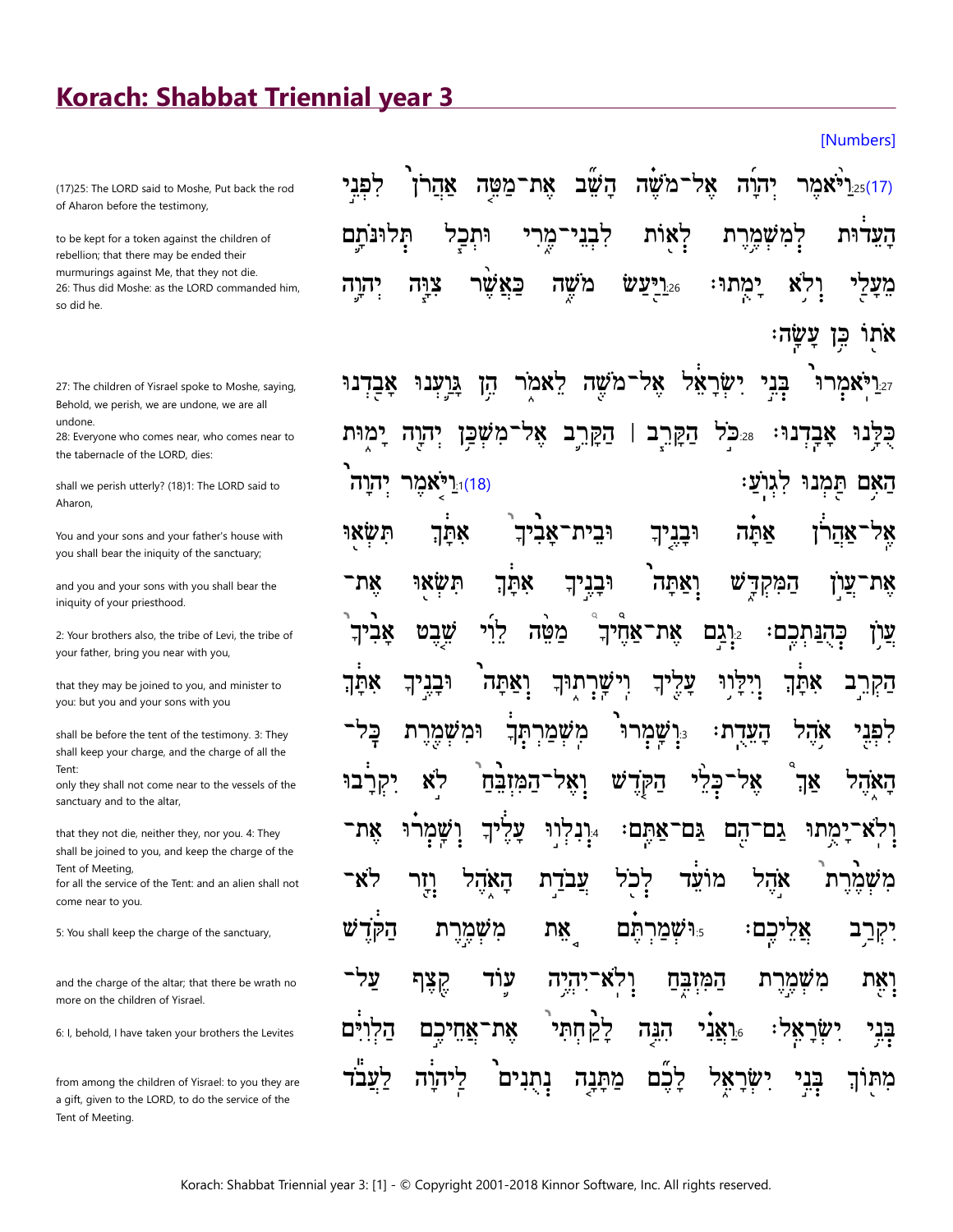7: You and your sons with you shall keep your priesthood

for everything of the altar, and for that within the veil; and you shall serve:

I give you the priesthood as a service of gift: and the alien who comes near shall be put to death.

8: The LORD spoke to Aharon, I, behold, I have given you the charge of my heave-offerings,

even all the holy things of the children of Yisrael; to you have I given them as an appointment,

and to your sons, as a portion forever. 9: This shall be yours of the most holy things, from the fire:

every offering of theirs, even every meal-offering of theirs, and every sin-offering of theirs,

and every guilt-offering of theirs, which they shall render to Me,

shall be most holy for you and for your sons. 10: As the most holy things shall you eat of it;

every male shall eat of it: it shall be holy to you.

11: This is yours: the heave-offering of their gift, even all the wave-offerings of the children of Yisrael;

I have given them to you, and to your sons and to your daughters with you, as a portion forever; everyone who is clean in your house shall eat of it. 12: All the best of the oil, and all the best of the vintage, and of the grain,

the first-fruits of them which they give to the LORD, to you have I given them.

13: The first-ripe fruits of all that is in their land, which they bring to the LORD, shall be yours;

everyone who is clean in your house shall eat of it. 14: Everything devoted in Yisrael shall be yours.

15: Everything that opens the womb, of all flesh which they offer to the LORD,

both of man and animal shall be yours: nevertheless the firstborn of man shall you surely redeem,

and the firstborn of unclean animals shall you redeem.

16: Those who are to be redeemed of them from a month old shall you redeem, according to the value, for five silver shekels, after the shekel of the sanctuary

יִיְאַתָּה אהֵל ׀יִבְנֶיך תשמרו אִתְךְ מועד: אֵת־עֲבדַת לְבָל אָׁת־כָּהָנַּתִּכָם לפרכת וּלִמְבֵית הַמְּזִבֵּהַ *אֶׁ*ת־כָּהֻנַּתְכָם אתן עבדת יִהַזִּי מתנה <u>וַעֲבָדְהָם</u> הַקַּרֵב יוּמָת: וֵי<mark>ְי</mark>ִדַ<mark>בֵּ</mark>ר ואני אָת־ **אָל־אַהַרן** דֿעֿענ הְנֵה יהוה

לֲב ישר תְרוּמתַי בְנִי שי לִבְל משמרת קַד לְחָק־עוֹלֵם: יך<br>ז יּלְבְנֵיך נְתַתִּים לִמְשְׁחֲה הַיָּה  $\mathbb{Z}$ מנחתם קרבנם כָּלִ <u>דאש</u> שים מן הקד לי ישיבו אַשֵׁר וּלִכָל־אֲשָׁמָם חטאתם וּלְבַל וּלִבָּנִיךָ <u>לך</u> υ הוא 10∶בָקדֻ שים הַקֲדָ קַדַ ΪF יֹאכַל אתו Ŵ <u>ַזְכ</u>ַר בֶּלִ תאכלנוּ יְהִיָה־ קדֻ  $7$ יְכְל־תְּנוּפֹת ישׂר בְּנִי<br>י מַתַּנַם ∮וּו**יִוּה'**<br>צ תְּרוּמַת אִתְךָ לַם ֹלְחָק וִיִלְבְנֹתֵיךָ יִיִּבְנִיךְ נתתים 구? <sub>12:</sub> כל אתו חֵלֵב יאכל בָּבִיתָךְ תִּירוֹ אַשֵׁר נְהַחִּי F? הוַה רַי יִתְּנוּ ראשיתם <u>וְדְגְן</u> ש אַשֵׁר בְאַרִצָּם נבכורי<del>.</del> 7? <u>קיהוה</u> יַבִיאוּ שר פ2 **יְאַכְלֶנּוּ** בְּיִ חֶרֶם  $:14$ יתך בְּבִי יהיה אֲשֶׁר <u>ַבַּש</u>ׂר לְבְל רֻחֲם פּּטֵר 15.קל ַיִהְיֶה 구? תפדה פרה אַךְ ו יהיה. וּבַבְּהֵמַה באדם <u>יהוה</u> 77 וְאֶת בְּכוֹר הַטְּמֵאָה אָת <u>ַיהַבְּהֵמָה</u> הַאַרַם בכור ש 10.16 כֶּסֶף תפדה ַחְדֻ מְבֶּן תִּפְדֶה ᇃ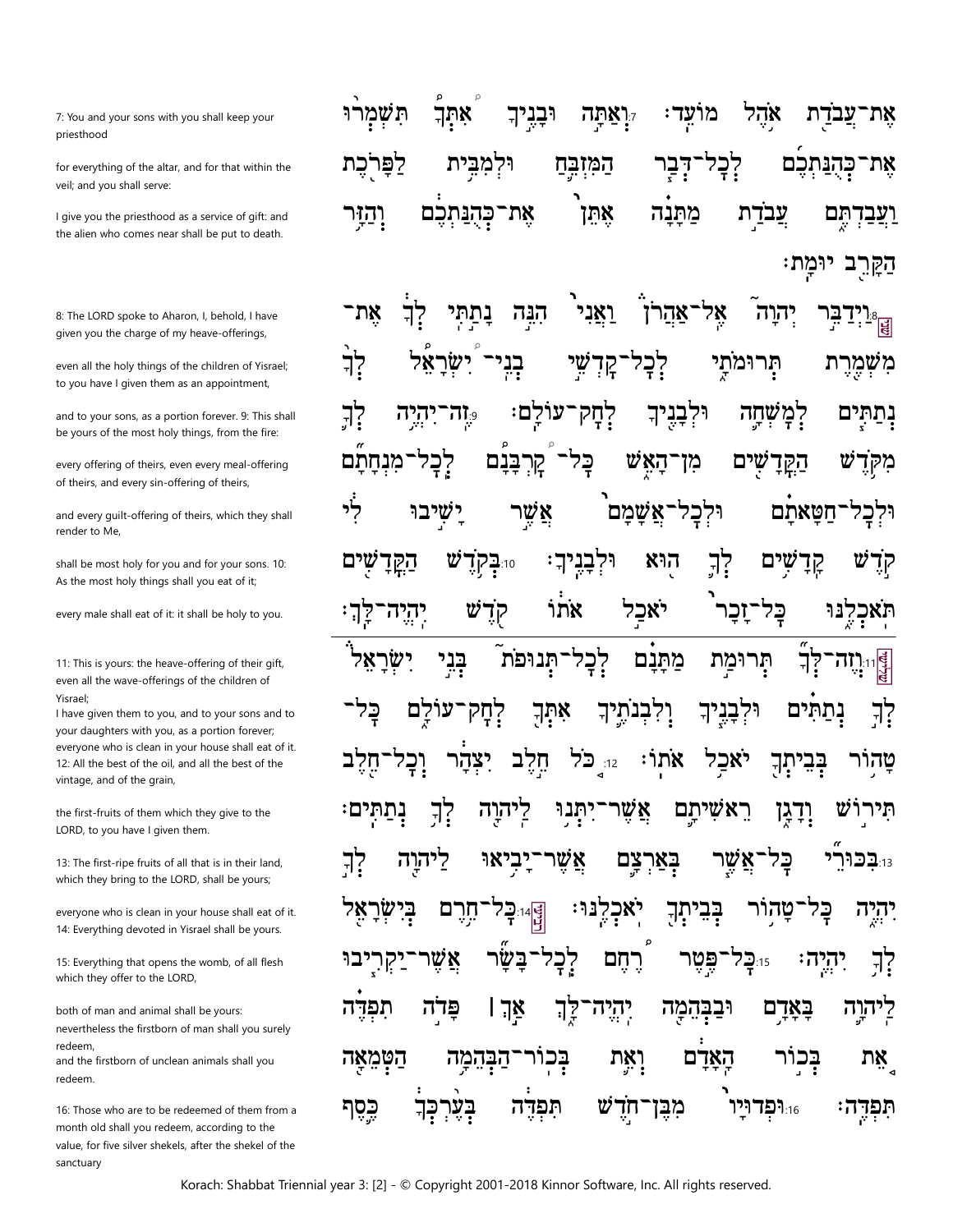(the same is twenty gerahs).

17: But the firstborn of a cow, or the firstborn of a sheep, or the firstborn of a goat, you shall not redeem; they are holy: you shall sprinkle their blood on the altar, and shall burn their fat

for an offering made by fire, for a sweet savor to the LORD. 18: The flesh of them shall be yours,

as the breast of the wave-offering and as the right thigh, it shall be yours.

19: All the heave-offerings of the holy things, which the children of Yisrael offer to the LORD,

have I given you, and your sons and your daughters with you, as a portion forever:

it is a covenant of salt forever before the LORD to you and to your seed with you.

20: The LORD said to Aharon. You shall have no inheritance in their land

neither shall you have any portion among them: I am your portion and your inheritance

among the children of Yisrael. 21: To the children of Levi,

behold, I have given all the tithe in Yisrael for an inheritance, in return for their service which they serve.

even the service of the Tent of Meeting.

22: Henceforth the children of Yisrael shall not come near the Tent of Meeting,

lest they bear sin, and die. 23: But the Levites shall do the service of the Tent of Meeting,

and they shall bear their iniquity: it shall be a statute forever throughout your generations;

and among the children of Yisrael they shall have no inheritance. 24: For the tithe of the children of Yisrael

which they offer as a heave-offering to the LORD, I have given to the Levites for an inheritance:

therefore I have said to them, Among the children of Yisrael

they shall have no inheritance.

הַקּדש חֲמֵשׁת ፡ እንገ גֵּרַה עֵשָׂרִים בִּשֶּׁקֵל ים שק עֵז לא כשב ٦κ ֿשׁור בָּכוֹר ٦Χ בכור ־בכור <sup>17</sup>∐⊺ על־המזבח את־דמם קְדָ וַאֲת־ תִּזִרק הם ש תפדה תַּקִטְיר לריח אשה וּ**ִיּבְשַׁרַם** ליהוה: ניחח חלבם וכשוק הַיַּמִין התנופה יך<br>? 7? כחזה יהיה יַרִימוּ אַשֵׁר הקד <sub>19:19</sub> | שר שים תרומת בני<sup>.</sup> וּלִבָּנִיך לֲב אִתְךְ וִיִּבְנֹתֵיךָ נתתי ליהוה ּרְחַק עוֹלם וּלְזַר לְךָ הוא יהוה לִפְנִי מלח ית בר אל־אַהַרֹן לא בארצם יהוה 20.ולאמר תנחל אתך מַלִקְךָ אֲנִי בתוכם יְךָ לא־יהיה וִנְחַלַתְךָ וחלק ּבָּנִי יִשְׂרָאָל <u>קולב</u><br>פוני בָּתוּךְ בישראל נתתי הנה חַרֵף לִנְחֵלַה כַּל מעשו אהל אַשֵׁר ים עבד הם מועד: עבדת ֿ את עבדתם בְּנִי אהל אל־ ישׂר עוׄד מועד 78 בו ַיקר 'X7 **7**:22 הוא את־עבדת הלוי למוּת: 22ינבד: חטא שאת עולם עונם יִשְׂאוּ והם לדר הִקַּת מועד אהל לֹא יש ינחלו אל 2<u>3.24</u> נחלה: את־מעּ בני וּבתו ליהוה תרומה ימו לך נתתי אשר אַמַרְתִּי על־ בְּנִי בתור להם כן ים יִשְׂרָאֵל לֹא יִנְחֲלוּ נַחֲלָה: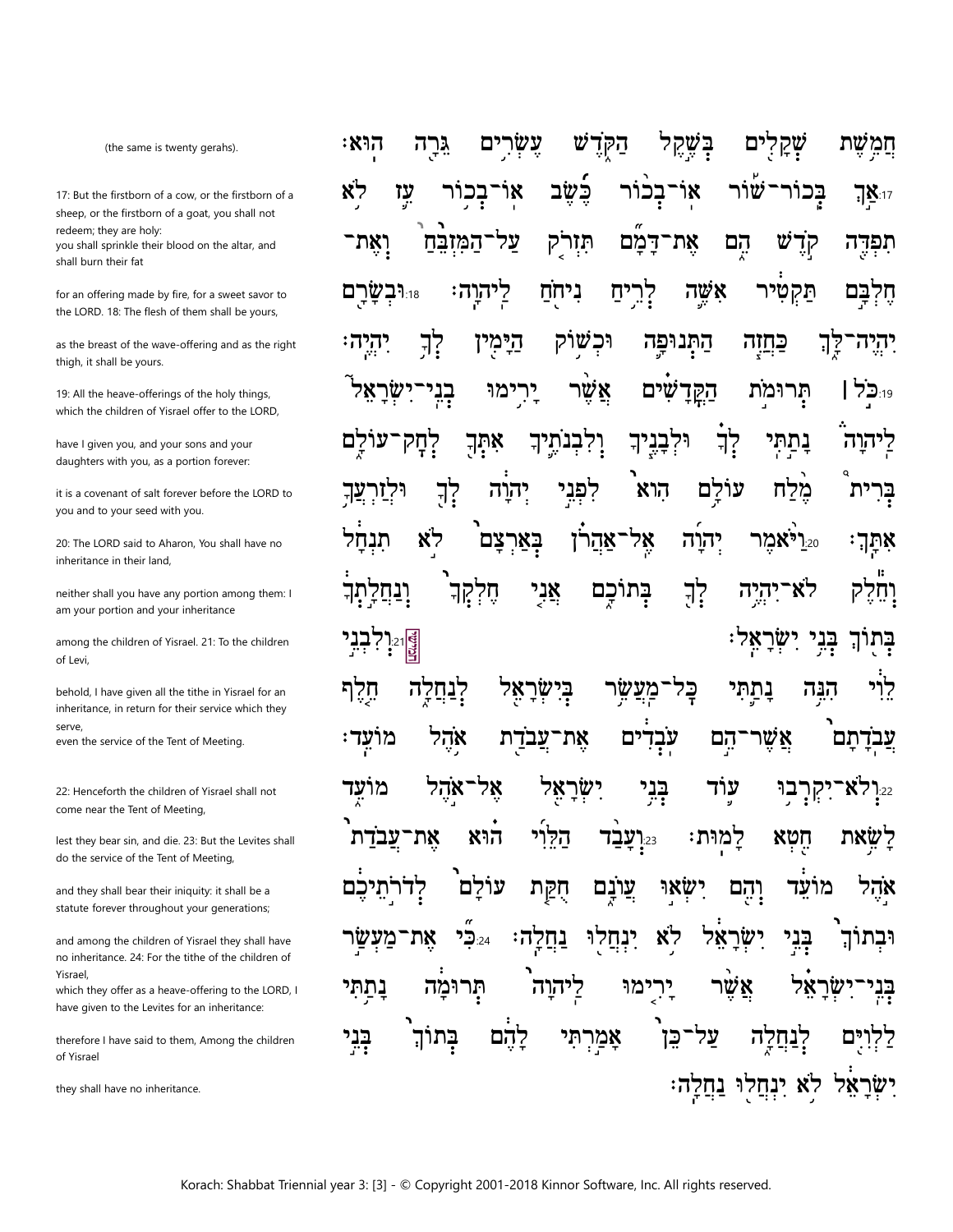25: The LORD spoke to Moshe, saying, 26: Moreover you shall speak to the Levites, and tell them, When you take of the children of Yisrael the tithe

which I have given you from them for your inheritance,

then you shall offer up a heave-offering of it for the LORD, a tithe of the tithe.

27: Your heave-offering shall be reckoned to you, as though it were the grain of the threshing floor, and as the fullness of the winepress. 28: Thus you also shall offer a heave-offering to the LORD of all your tithes,

which you receive of the children of Yisrael;

and of it you shall give the LORD's heave-offering to Aharon the priest.

29: Out of all your gifts you shall offer every heave-offering of the LORD, of all the best of it,

even the holy part of it out of it. 30: Therefore you shall tell them, When you separate the best of it from it,

then it shall be reckoned to the Levites as the increase of the threshing floor, and as the increase of the wine-press.

31: You shall eat it in any place, you and your households:

for it is your reward in return for your service in the Tent of Meeting.

32: You shall bear no sin by reason of it, when you have separated from it the best of it:

and you shall not profane the holy things of the children of Yisrael, that you not die.

30: Therefore you shall tell them, When you separate the best of it from it,

then it shall be reckoned to the Levites as the increase of the threshing floor, and as the increase of the wine-press.

31: You shall eat it in any place, you and your households:

for it is your reward in return for your service in the Tent of Meeting.

|  |  |  |  | <sub>हि</sub> التَّذَرِّدِ فَاللَّهُ جُدِيمَةٍ الْمَعْمَلِ الْمَجْمَعِينَ مِنْ مَقَالِمِينَ مِنْ مَقْبَلِينَ و          |  |
|--|--|--|--|-------------------------------------------------------------------------------------------------------------------------|--|
|  |  |  |  | וָאָמַרְתָּ אֲלֵהֶם כְּי <sup>ַ</sup> תִקְחוּ מֵאֵת בְּנִי־יִשְׂרָאֵל אֶת־                                              |  |
|  |  |  |  | <del>ַ</del> לְפֹּגֹ <del>ּ</del> צ <sup>ְ</sup> אֶל בָּתַ֣הִּי לָ $\check{\epsilon}$ ֶם מֵאָתֶּם בְּנַחֲלַתְכֶם        |  |
|  |  |  |  | <u>ו</u> ּהַרֵמֹתֶם מִמֶּנּוּ תְּרוּמַת יְהוָה מַצִּשָׂר מִן־הַמַּצַשְׂר:                                               |  |
|  |  |  |  | י <sup>ַ</sup> יָּנָהִשֲׁב לָכֶם תְּרוּמַתְכֶם כַּדָּגָן מִן־הַגֹּרֶן וְכִמְלֵאָה                                       |  |
|  |  |  |  | מִן־הַיְּקֶב: ﷺ תָּרִיָּמוּ גַם־אַתֶּם <sup>י</sup> תְּרוּמַת יְהוָה מִכֹּל <sup>י</sup>                                |  |
|  |  |  |  | מַעְשְׂרְֹתֵיכֶ <sup>ּ</sup> ם אֲשֶׁר תִּקְחוּ מֵאֶת בְּבֵי יִשְׂרָאֵל                                                  |  |
|  |  |  |  | וּנְתַתֶּם מִמֶּנּוּ אֶת־תְּרוּמַַת יְהוָה יְאַהַרֹן הַכֹּהְן                                                           |  |
|  |  |  |  | ْ َ وَالْمَالِيَّةِ وَالْمَرْجُوا ۖ فَإِيادَ مِنْ مَالِهِ وَالْمَالِيِّينَ وَالْمَرْسَ وَالْمَرْجَ                      |  |
|  |  |  |  | ۩ڋ؋ۭڔ<br>۩ڂڔ؋                                                                                                           |  |
|  |  |  |  | אֶת־חֶלְבּוֹ מִמֶּ֫נּוּ וְנֶחְשַׁב <sup>י</sup> לַלְוִיִּם כִּתְבוּאַ <sub>ָ</sub> ת גֻּרֶן                             |  |
|  |  |  |  | וָכִתְבוּאַ <i>ָּת יְ</i> קֶב: וּיֵיַאֲכַלְתֶּם אֹתוֹ בְּבְל־מָק <sup>ְוֹם</sup> אַתֶּם                                 |  |
|  |  |  |  | וּבִיתְכֶם כִּי־שָׂבָר הוּא <sup>י</sup> לָבֶם חֶלֶף <u>עֲבְד</u> ַתְכֶם בְּאָהֶל                                       |  |
|  |  |  |  | מוֹעְד <sup>ָ</sup> : <sub>ְ</sub> ፨יִלְא־תִשְׂא <sub>ָ</sub> וּ עָלִיו <sup>ַ</sup> חֵׂטְא בַּהֲרִימְכֶם אֶת־חֶלְבַּוֹ |  |
|  |  |  |  | מִמֶּנּוּ וְאֶת־קָדְשֵׁי בְנִי־יִשְׂרָאֵל לֹא תְחַלְלִוּ וְלֹא תִמְוּתוּ:                                               |  |

(Reading continues with an earlier verse:)

| <mark>∰</mark> ‰َנْאָׂםٓעֹנ <sup>וֹ</sup> עַ אָלֵהֵׁם <del>ב</del> ּׂנֵדֹ ٰ |  |  |                                                                                                         |  |  |  |  |  |  |  |  |
|-----------------------------------------------------------------------------|--|--|---------------------------------------------------------------------------------------------------------|--|--|--|--|--|--|--|--|
|                                                                             |  |  | אֶת־חֶלְבּו <sup>י</sup> מִמֶּ֫נּוּ וְנֶחְשַׁב <sup>י</sup> לַלְוָיִ <sup>ּ</sup> ּם כִּתְבוּאַת גֹּרֶן |  |  |  |  |  |  |  |  |
|                                                                             |  |  | וָכִתְבוּאַ <i>ְת יְ</i> קֶב: וּיֵוַאֲכַלְתֶּם אֹתוֹ בְּבְל־מָקוֹם אַתֶּם                               |  |  |  |  |  |  |  |  |
|                                                                             |  |  | וּבִיתְכֶם כְּי־שָׂכָר הוּא לָבֶם חֶלֶף עֲבְדַתְכֶם בְּאָהֶל                                            |  |  |  |  |  |  |  |  |